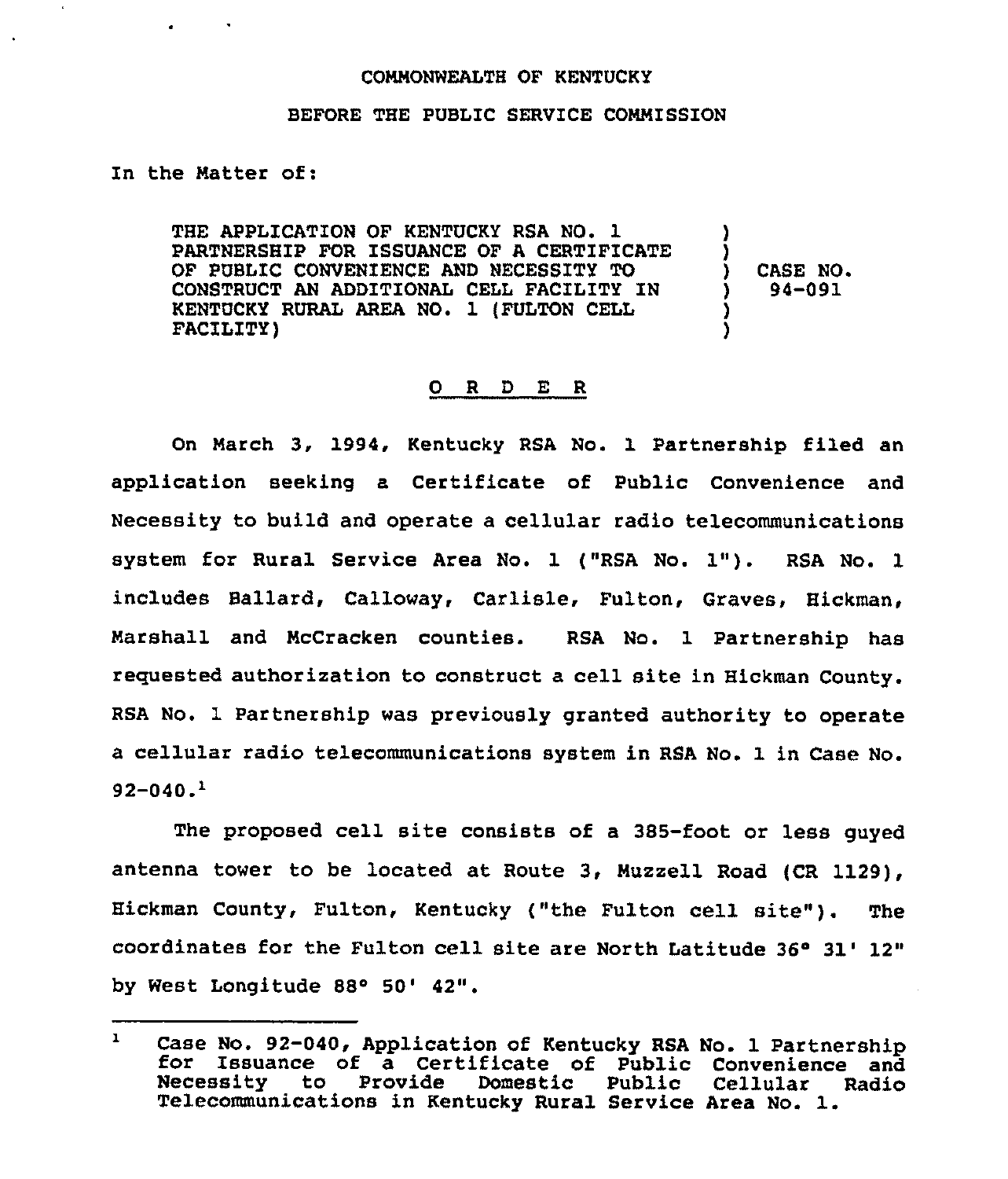RSA No. 1 Partnership has provided information regarding the structure of the tower, safety measures, and antenna design criteria for the Fulton cell site. Based upon the application, the design of the tower and foundation appears to meet the criteria of the Building Officials and Code Administrators International, Inc. National Building Code with reference to earthquakes, winds, and tornadoes.

Pursuant to KRS 100.324(1), the Fulton cell site's construction is exempt from local zoning ordinances. RSA No. 1 Partnership has filed applications with the Federal Aviation Administration ("FAA"), and the Kentucky Airport Zoning Commission ("KAZC") seeking approval for the construction and operation of the Fulton cell site. These applications are still pending.

Kentucky RSA No. 1 Partnership has filed notices verifying that each property owner within 500 feet of the Fulton cell site has been notified of the pending construction. The notice solicited any comments and informed the property owners or residents of their right to intervene. To date, no intervention requests have been received.

Pursuant to KRS 278.280, the Commission is required to determine proper practices to be observed when it finds, upon complaint or on its own motion, that the facilities of any utility subject to its jurisdiction are unreasonable, unsafe, improper, or insufficient. To assist the Commission in its efforts to comply with this mandate, RSA No. 1 Partnership should notify the Commission if it does not use this antenna tower to provide

$$
-2-
$$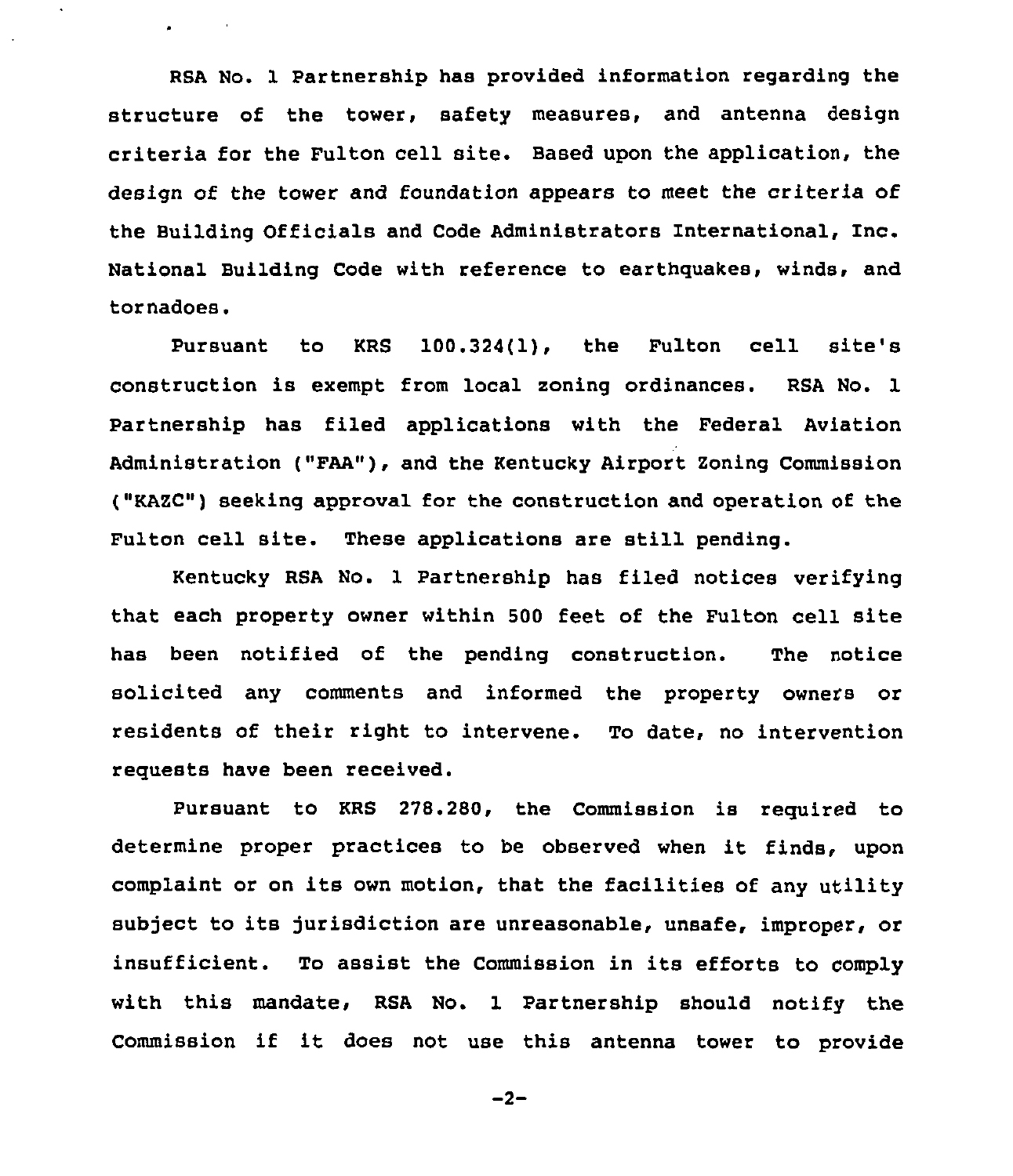cellular radio telecommunications services in the manner set out in its application and this Order. Upon receipt of such notice, the Commission may, on its own motion, institute proceedings to consider the proper practices, including removal of the unused antenna tower, which should be observed by RSA No. 1 Partnership.

The Commission, having considered the evidence of record and being otherwise sufficiently advised, finds that RSA No. 1 Partnership should be granted a Certificate of Public Convenience and Necessity to construct and operate the Fulton cell site in RSA No. 1 under its previously approved tariff.

IT IS THEREFORE ORDERED that:

 $\mathbf{L}^{\text{max}}$  and  $\mathbf{L}^{\text{max}}$ 

1. RSA No. <sup>1</sup> Partnership be and it hereby is granted <sup>a</sup> Certificate of Public Convenience and Necessity to construct and operate the Fulton cell site.

2. RSA No. 1 Partnership shall file a copy of the final decisions regarding its pending FAA and KAZC applications for this cell site construction within 10 days of receiving these decision.

3. RSA No. 1 Partnership shall immediately notify the Commission in writing, if, after the antenna tower is built and utility service is commenced, the tower is not used for a period of 3 months in the manner authorized by this Order.

 $-3-$